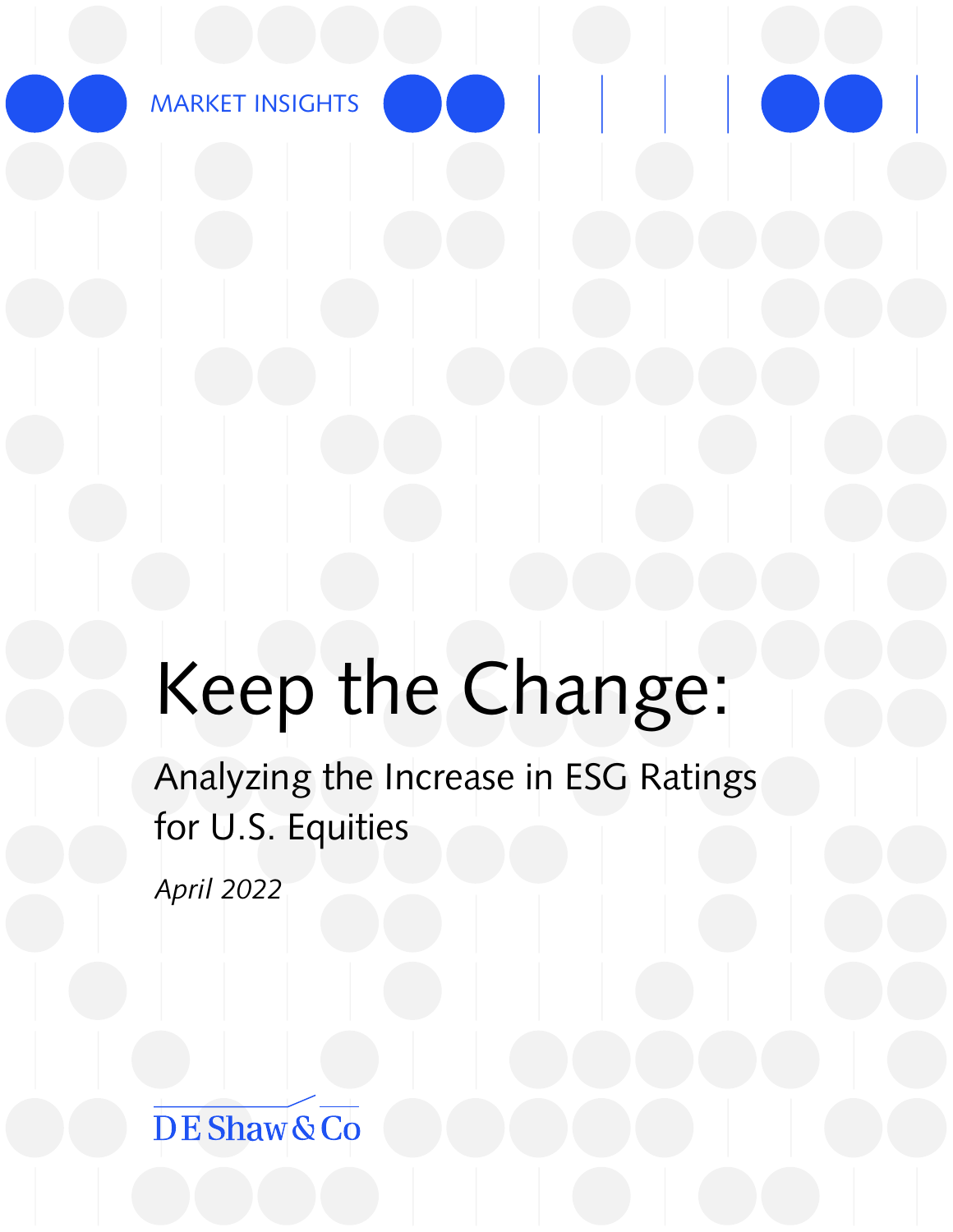### Introduction

Amidst an abundance of industry and academic research on environmental, social, and governance ("ESG") investing, we believe one crucial question merits further exploration: have companies improved their ESG-related behaviors over time?

The weighted average ESG rating for companies in the Russell 1000® Index has indeed increased in recent years, as can be seen in *Figure 1*, but that isn't necessarily indicative of changes in the behaviors of companies. This shift could simply be an artifact of the evolving composition of the Russell 1000®, or something akin to "grade inflation" given incremental changes in scoring rules.

After conducting an attribution analysis of Russell 1000® constituents and adjusting for three structural factors, we find that U.S. equities still experienced a meaningful increase in ESG ratings. We also present supplementary research on the distributional concentration of ratings changes and a case study on carbon emissions, each of which indicates that the aggregate ratings increase was driven at least in part by the behavior of individual companies.

We believe this multidimensional analysis offers insights into developments in ESG scoring methodology and how company-specific behaviors may have evolved.

## Data Sources

We selected the ESG Ratings framework provided by MSCI Inc. ("MSCI") and the Russell 1000® Index ("R1000") as our key data sources, which in turn informed our decisions regarding three core parameters: (1) the sample period, (2) the individual pillar scores on which we conducted our attribution analysis, and (3) the constituent companies in the R1000 to which we applied the attribution.

By way of background, MSCI publishes an ESG score on a 0–10 scale for over 8,500 companies. Each of the "E," "S," and "G" pillars of the aggregate ESG score comprises a number of constituent "key issues," and pillar scores are derived from the weighted average of the scores assigned to each key issue in that pillar. MSCI uses the three pillar scores to compute an overall ESG score, as well as an AAA–CCC rating, for each company. [1](#page-1-0)

With respect to the first parameter, sample period, we chose January 1, 2015 as our start date because MSCI implemented methodological changes as of that date that had material impacts on E, S, and G scores, and complete point-in-time data are not available for periods prior to 2015. The end date for all data presented is December 31, 2021.

Regarding the second parameter, individual pillar scores, we chose to focus our analysis on "E&S" scores. MSCI's G score methodology materially changed on two separate occasions after 2015, which noticeably contributed to large shifts in individual and weighted average G scores.





<span id="page-1-0"></span><sup>1</sup> MSCI provides a visual breakdown of its ESG, pillar, and key issue scores a[t https://www.msci.com/our-solutions/esg-investing/esg-ratings/esg](https://www.msci.com/our-solutions/esg-investing/esg-ratings/esg-ratings-key-issue-framework)[ratings-key-issue-framework.](https://www.msci.com/our-solutions/esg-investing/esg-ratings/esg-ratings-key-issue-framework)

*Sources: London Stock Exchange Group; MSCI; the D. E. Shaw group.*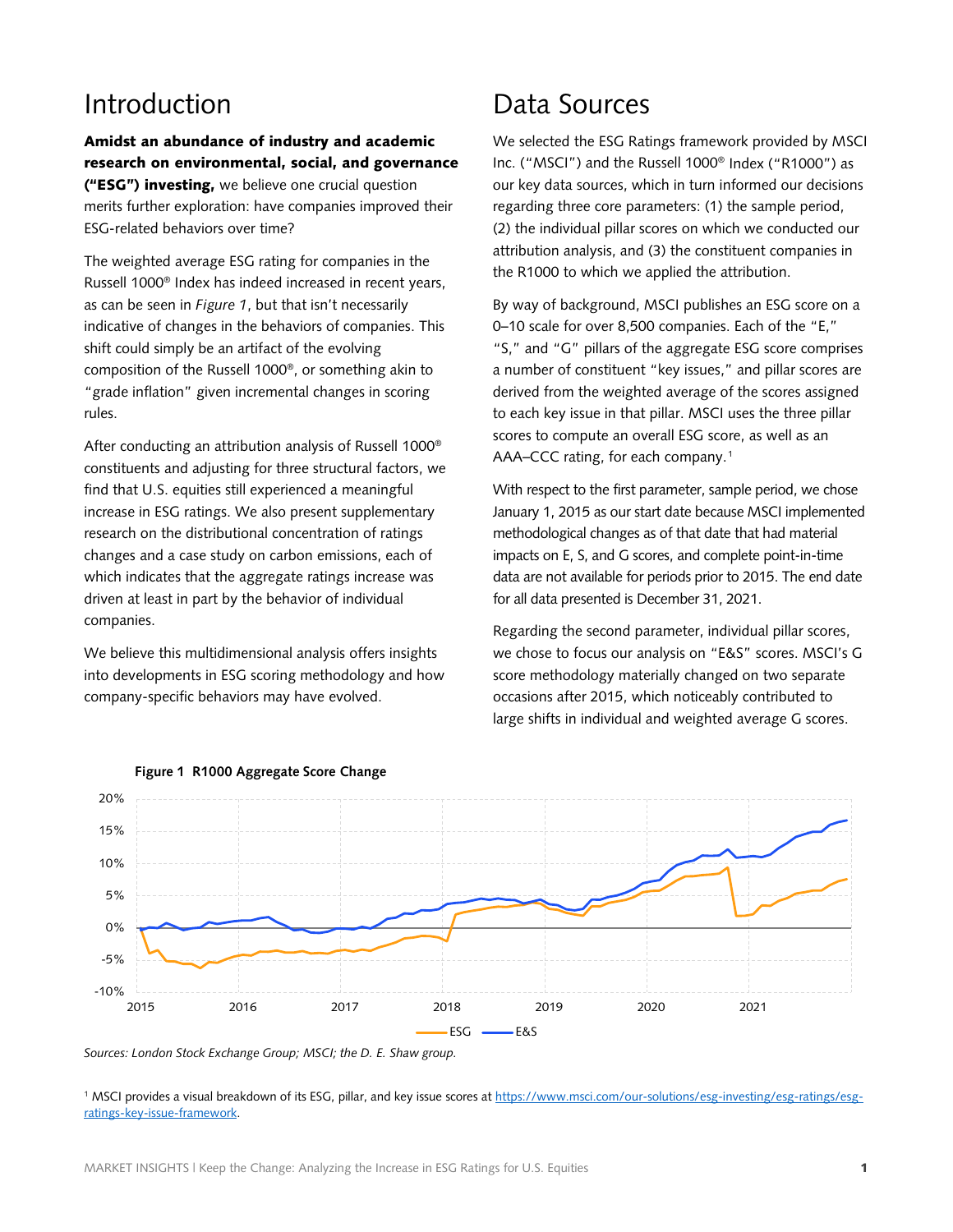*Figure 1* compares the ESG and E&S scores for all R1000 constituents over the sample period. The two abrupt moves in the ESG line in 2018 and 2020 highlight the discontinuities in G scores. Because we concluded it was not feasible to adjust for those methodological changes in a robust manner, we chose to omit G scores from our attribution analysis.

With respect to the third parameter, company selection, for purposes of consistency we focused on the companies that were R1000 constituents over the entire sample period and for which the necessary ESG data were available.[2](#page-2-0) For that smaller attribution sample, the total E&S score increase over the period is 18%, rather than the 17% computed for all R1000 constituents that is depicted by the blue line in *Figure 1*.

#### Structural Factors

Our attribution approach attempts to estimate how much of the raw E&S score increase can be attributed to structural factors that may have systematically biased the score, either positively or negatively, and carries out

sequential adjustments to arrive at an adjusted aggregate score improvement.

#### (1) Index Composition

The first potential source of bias we explore is the composition of the R1000. The index weights of stocks in the R1000 shifted during the sample period, in some cases materially, and those changes together had a meaningful impact on the index's aggregate E&S score. For example, Microsoft Corp.—which consistently received high MSCI ESG scores over the period—grew significantly from 1.8% to 5.7% of the index's weight. Meanwhile, General Electric Co., one of the lowest-rated companies by ESG score, fell from 1.1% to 0.2% of the index's weight over the period.

With this in mind, we sought to quantify the effects of changing weights on the index's overall E&S score. As shown in *Figure 2*, by conducting a modified Brinson analysis, [3](#page-2-1) we find that approximately 5% of the E&S score increase over the period resulted from changes in index weights.





<span id="page-2-0"></span><sup>2</sup> Our attribution sample comprises 437 companies representing approximately 63% of the R1000 by weight as of January 1, 2015 and 67% as of December 31, 2021. We believe score changes in the sample and the full index track closely. See *Figure 11* in the Appendix for a comparison between the full R1000 and our attribution sample.

<span id="page-2-1"></span><sup>3</sup> We employ a modified version of the Brinson attribution described in Gary P. Brinson and Nimrod Fachler, "Measuring Non-U.S. Equity Portfolio Performance," *The Journal of Portfolio Management* (Spring 1985), Vol. 11, No. 3: 73–76. In *Figure* 2, "Residual" represents the E&S score change when holding index weights constant.

*Sources: London Stock Exchange Group; MSCI; the D. E. Shaw group.*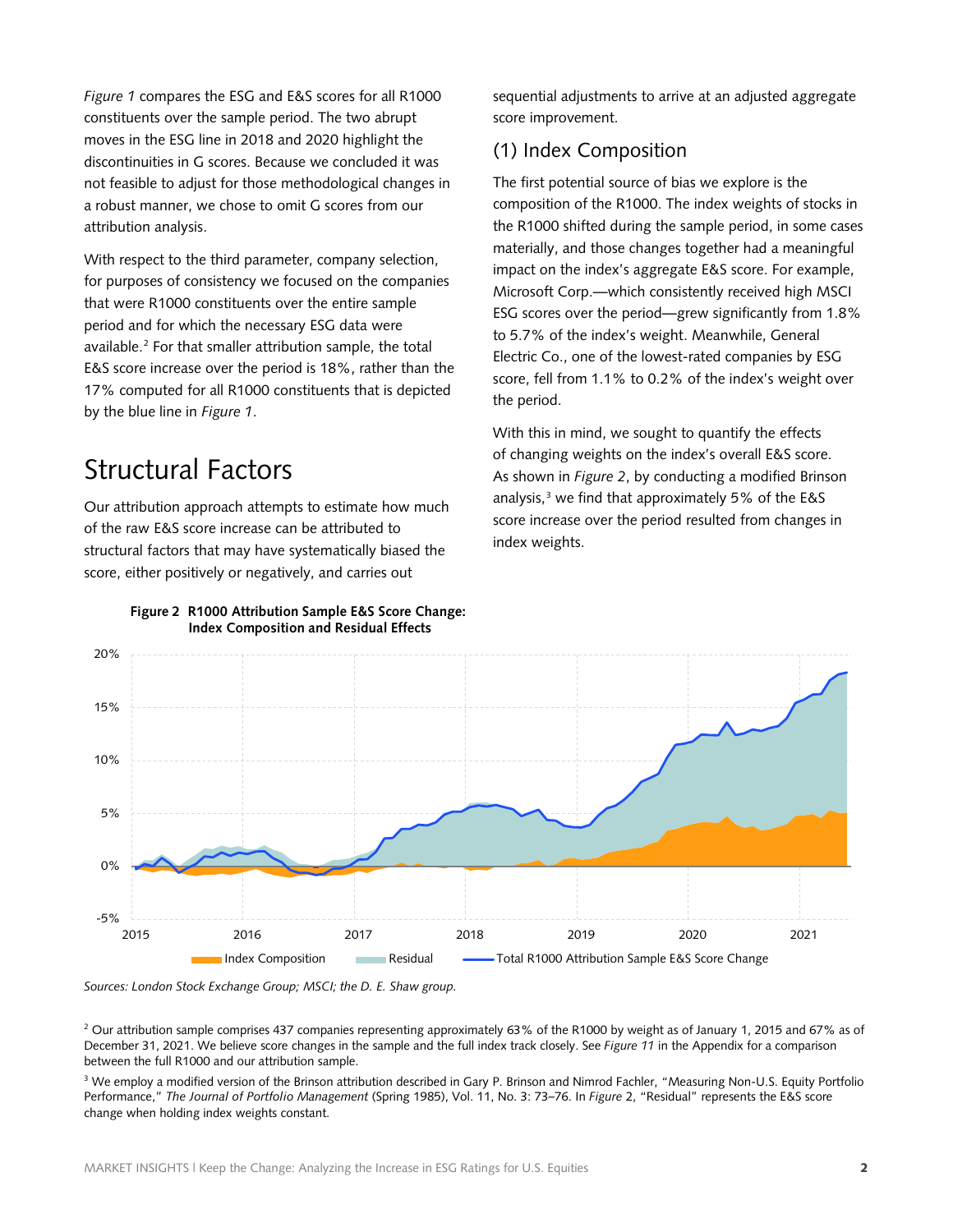#### (2) Key Issue Scores

A second potential source of bias in the aggregate E&S score increase relates to changes in the weights assigned to the key issues that constitute each of MSCI's pillars. *Figure 3* plots the three E&S key issues with the largest total increases and the three with the largest total decreases in weight in the R1000 attribution sample over the period. As with the index weightings, some of these shifts during the sample period were clearly meaningful; in one case, for example, MSCI eliminated a key issue (Energy Efficiency) altogether. Shifts in key issue score

weights can result in substantial changes to overall pillar scores and the relative weightings of each pillar.

To capture those potential distortions, we conduct a second Brinson analysis, as shown in *Figure 4*. We find that the E&S score increase, when adjusted for constant R1000 index weights as reflected in *Figure 2*, would have been 4% *larger* if the relative weights assigned to key issue scores had also remained constant over the period. The attributed value for "Key Issue Score Weight Allocation Effect" reflected in *Figure 4* illustrates the bias introduced by this structural element.



**Figure 3 MSCI E&S Key Issue Score Weights in the R1000 Attribution Sample: Largest Positive and Negative Moves**

*Sources: MSCI; the D. E. Shaw group.*





*Sources: London Stock Exchange Group; MSCI; the D. E. Shaw group.*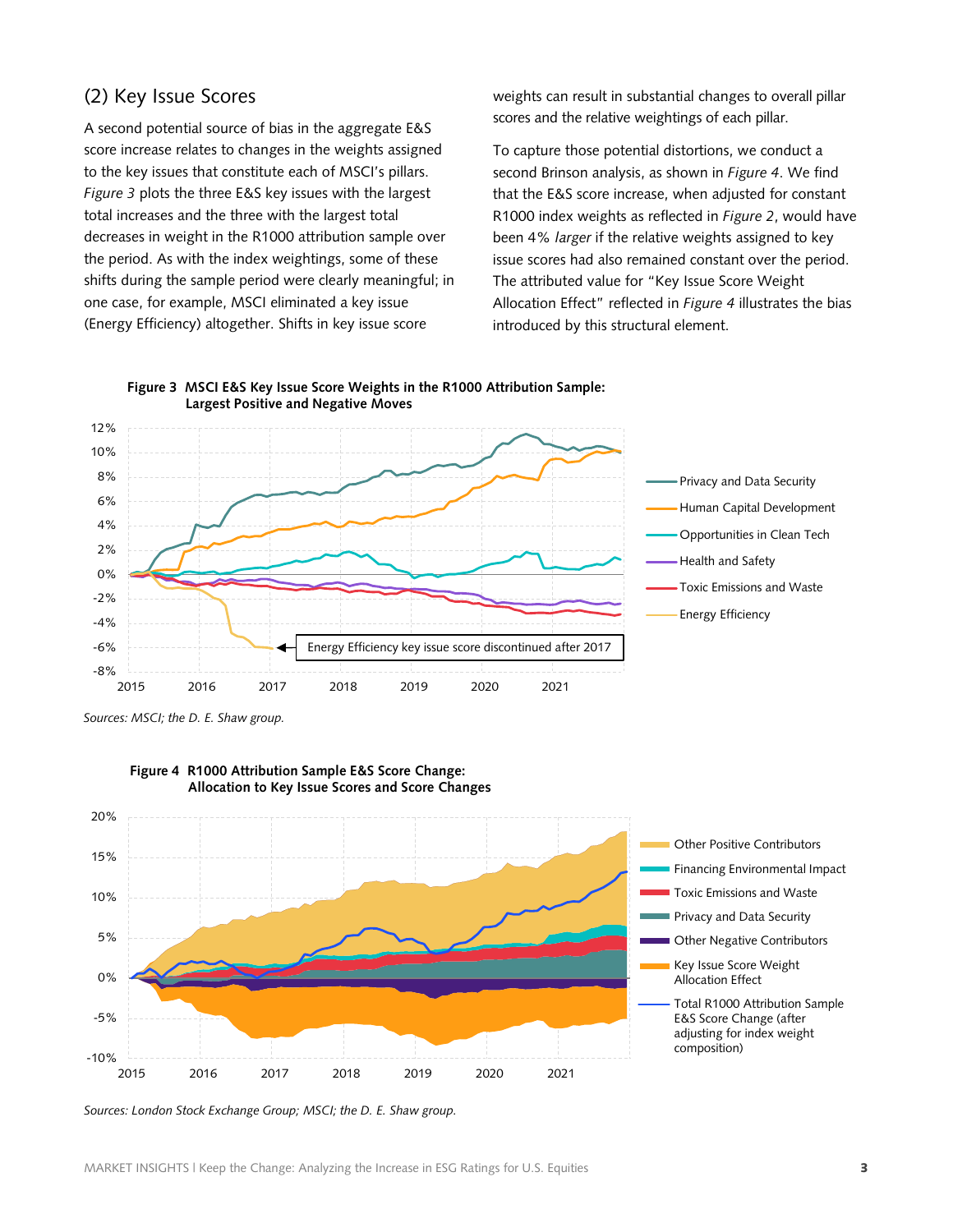*Sources: London Stock Exchange Group; MSCI; the D. E. Shaw group.*

#### (3) The Effects of Disclosure

Companies generally have increased their reporting of key ESG metrics over time, particularly in recent years, as stakeholder focus on ESG has intensified. For example, 346 companies in the R1000 reported carbon emissions data at the start of 2015; by the end of 2021, that number had risen to 507. Within our attribution sample of 437 index constituents, 193 reported emissions data at the start of the period compared to 294 at the end.

Focusing on this emissions example, we wanted to assess whether the relationship between disclosure of carbon emissions data and MSCI E scores was one that might have inflated the index's aggregate E&S score over the

sample period. *Figure 5* shows that companies in the full R1000 that reported carbon emissions for the first time in any calendar year during the period were significantly more likely to experience an increase in their E score than companies that did not alter their reporting of carbon emissions or ceased reporting altogether.

To estimate the overall co-movement between E&S score improvement and increased disclosure, for each company in our sample, we ran a regression of changes in its E&S score (adjusted for changes in key issue score weights) on changes in its Bloomberg Finance L.P. ("Bloomberg") ESG disclosure score.<sup>[4](#page-4-0)</sup>

**Figure 5 Distribution of Year-Over-Year E Score Directional Changes: First-Time and Other Reporters of Carbon Emissions in the R1000** (2015–2021)

<span id="page-4-0"></span><sup>4</sup> We relied on Bloomberg's ESG disclosure score data because MSCI does not report an ESG disclosure score or similar metric. Bloomberg reports these scores on a 0–100 scale, which we rescaled to 0–10 for interpretability relative to MSCI's ESG scores. We further lagged this disclosure data in an effort to more closely align the two data providers' reporting windows.

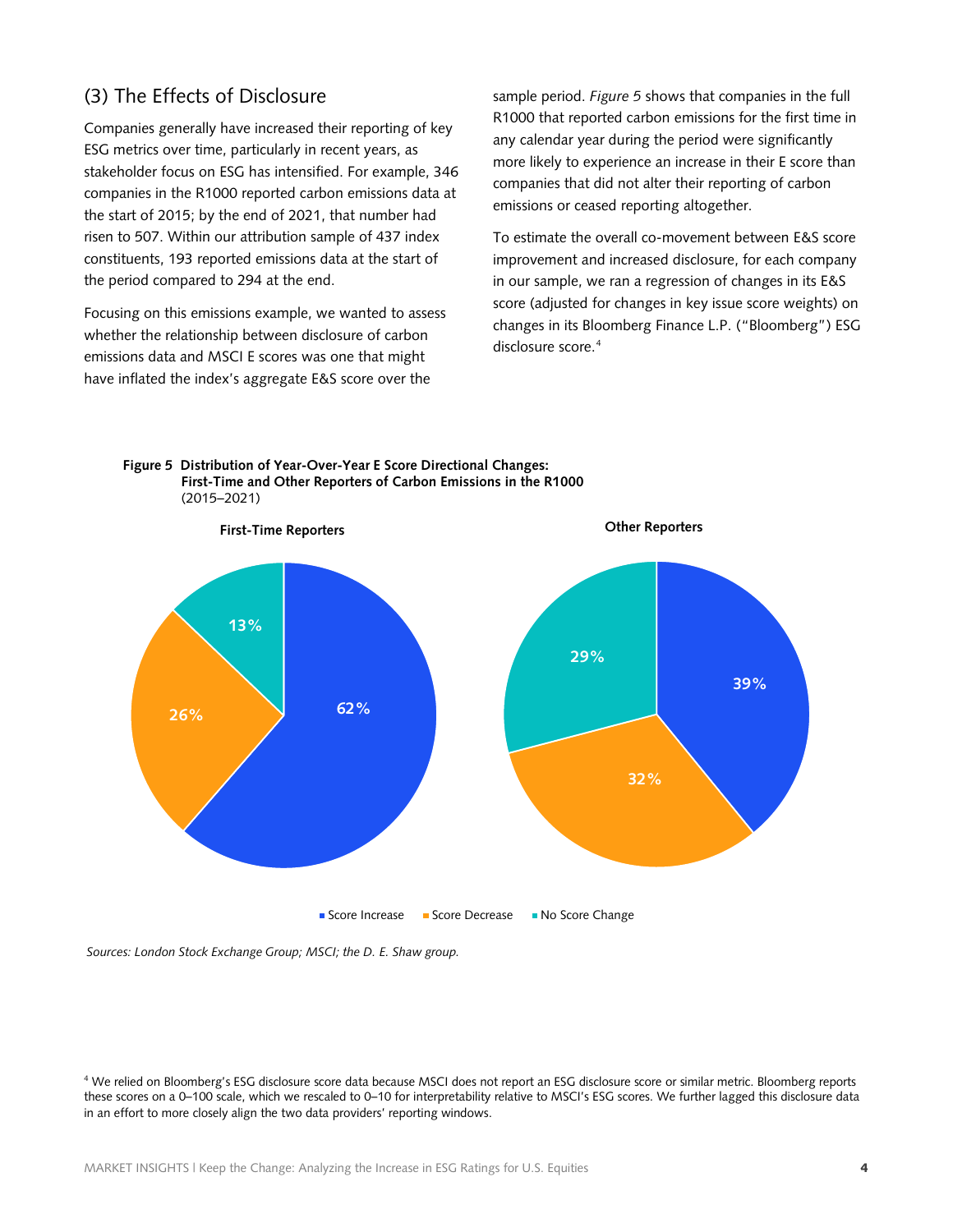*Figure 6* presents the results of that regression, which show a statistically significant ( $t = 5.3$ ) relationship between E&S score and disclosure.

For every 1 point increase in its scaled Bloomberg disclosure score over the period, a company tended to experience a 0.3 point increase in its E&S score

(*i.e.*, exhibited a "beta" of 0.3). The product of that beta and the weighted average percentage change in scaled Bloomberg disclosure scores for all companies in our attribution sample is 5%, meaning that the aggregate E&S score increase may be biased higher by up to 5% because of the disclosure effect associated with MSCI's ESG scores.





*Sources: Bloomberg; London Stock Exchange Group; MSCI; the D. E. Shaw group.*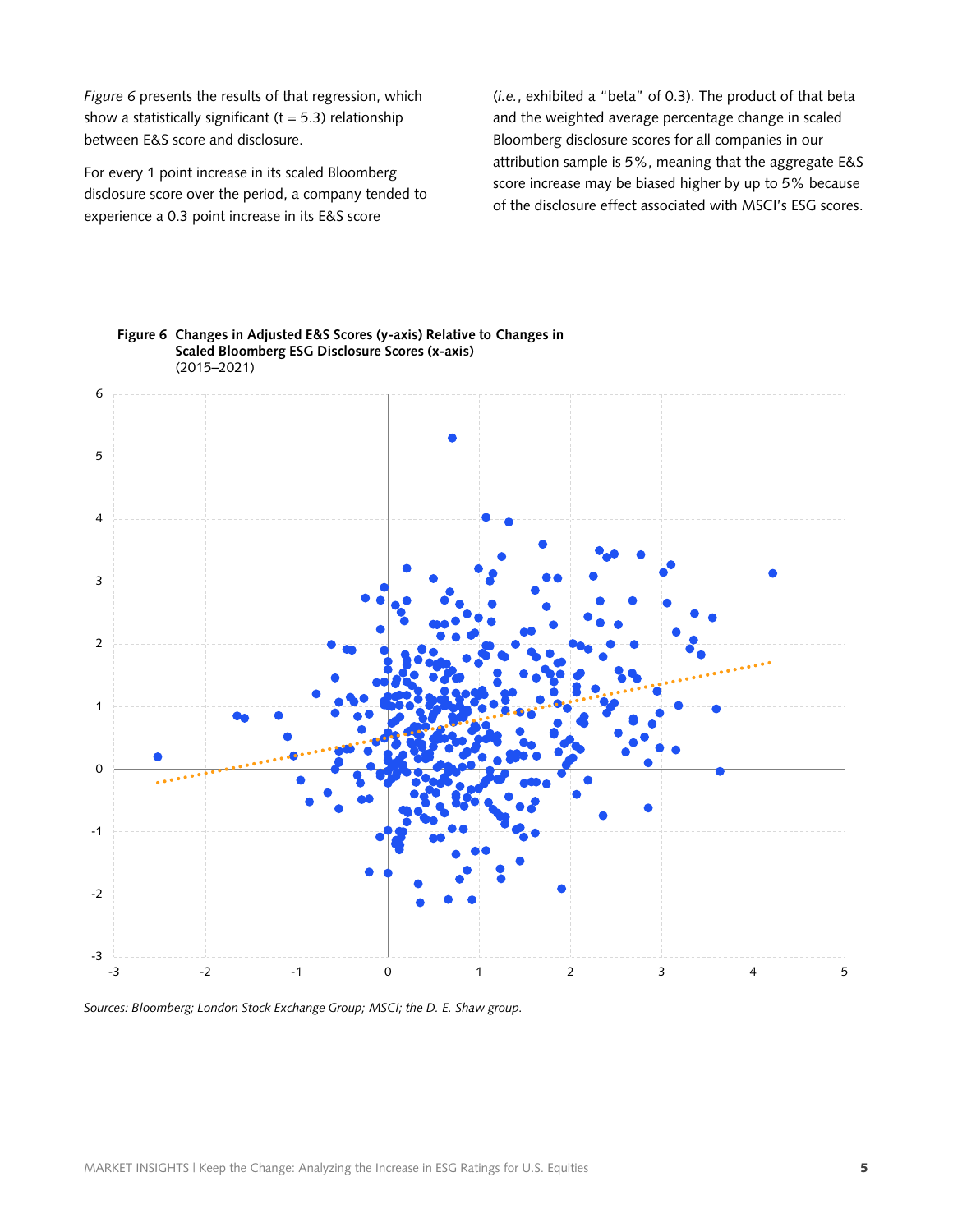# Sequentially Adjusting the Aggregate E&S Score Change

As we have noted, the aggregate E&S score for our attribution sample increased by approximately 18% on an unadjusted basis over the seven-year period. *Figure 7* shows the results of sequentially adjusting that raw score increase to account for the three structural effects we discuss above: changes in index composition, changes in

key issue score weights, and estimated co-movement of score improvement with disclosure.

After making those adjustments, we arrive at a residual score increase of approximately 12%. While other structural effects may have influenced this residual in either direction, it seems plausible to us that changes in company-specific behaviors explain a meaningful amount of this residual increase. (The case study on carbon emissions in the penultimate section of this paper considers that possibility in greater depth.)



**Figure 7 R1000 Attribution Sample E&S Score Change with Successive Adjustments** (2015–2021)

*Sources: Bloomberg; London Stock Exchange Group; MSCI; the D. E. Shaw group.*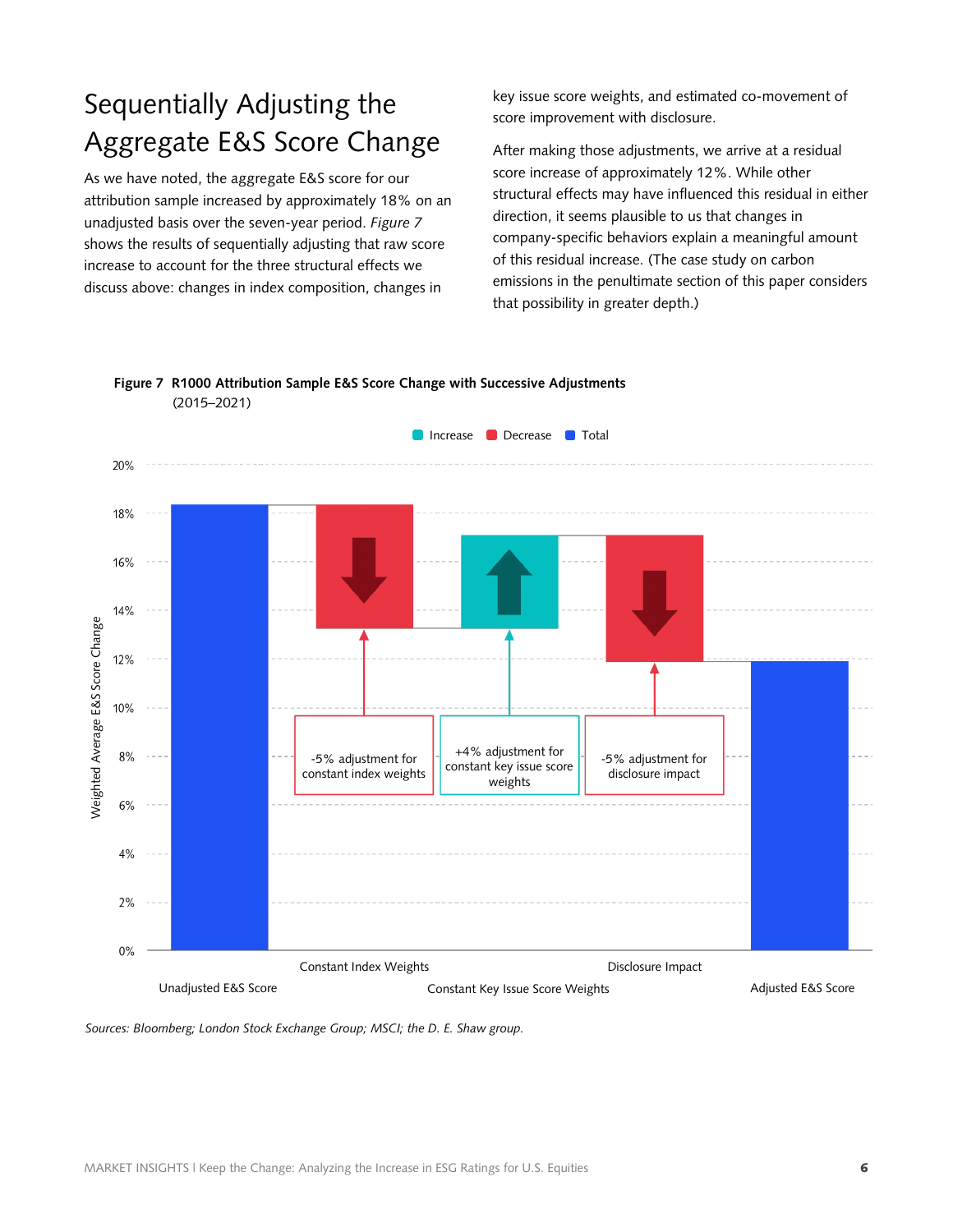# Improvements Cluster among Lower Scorers

Having adjusted for those three distorting effects, we can examine how the adjusted E&S score increase is distributed across our sample. We find that companies that had relatively low E&S scores at the start of the period are more likely to have demonstrated score improvement.

*Figure 8* assigns each company in our attribution sample to one of five segments based on its E&S score at the start of the period: AAA–AA, A, BBB, BB, or B–CCC. We compute the percentage of companies that transitioned from one segment to another, as well as the percentage that remained within the same segment at the end of the sample period. The observed score increase skews

**Figure 8 R1000 Attribution Sample E&S Score Transitions**



Having established that companies with initially lower E&S scores are more likely to have shown score improvement, we now examine the relationship between initial E&S score and the relative size of the score increase. To do so, we assigned each company in the attribution sample to a decile by its starting E&S 0–10 numerical score, and then plotted the weighted average score change per decile (after making the same adjustments described in prior sections). *Figure 9* shows that companies in the lower deciles (1–3) exhibit a significantly larger score increase than those in the middle (4–7) or higher deciles (8–10). Although the higher deciles (highest initial scores) decrease on average, the weighted magnitude of these decreases is less than the corresponding increases experienced by the lowest scorers.









MARKET INSIGHTS | Keep the Change: Analyzing the Increase in ESG Ratings for U.S. Equities 7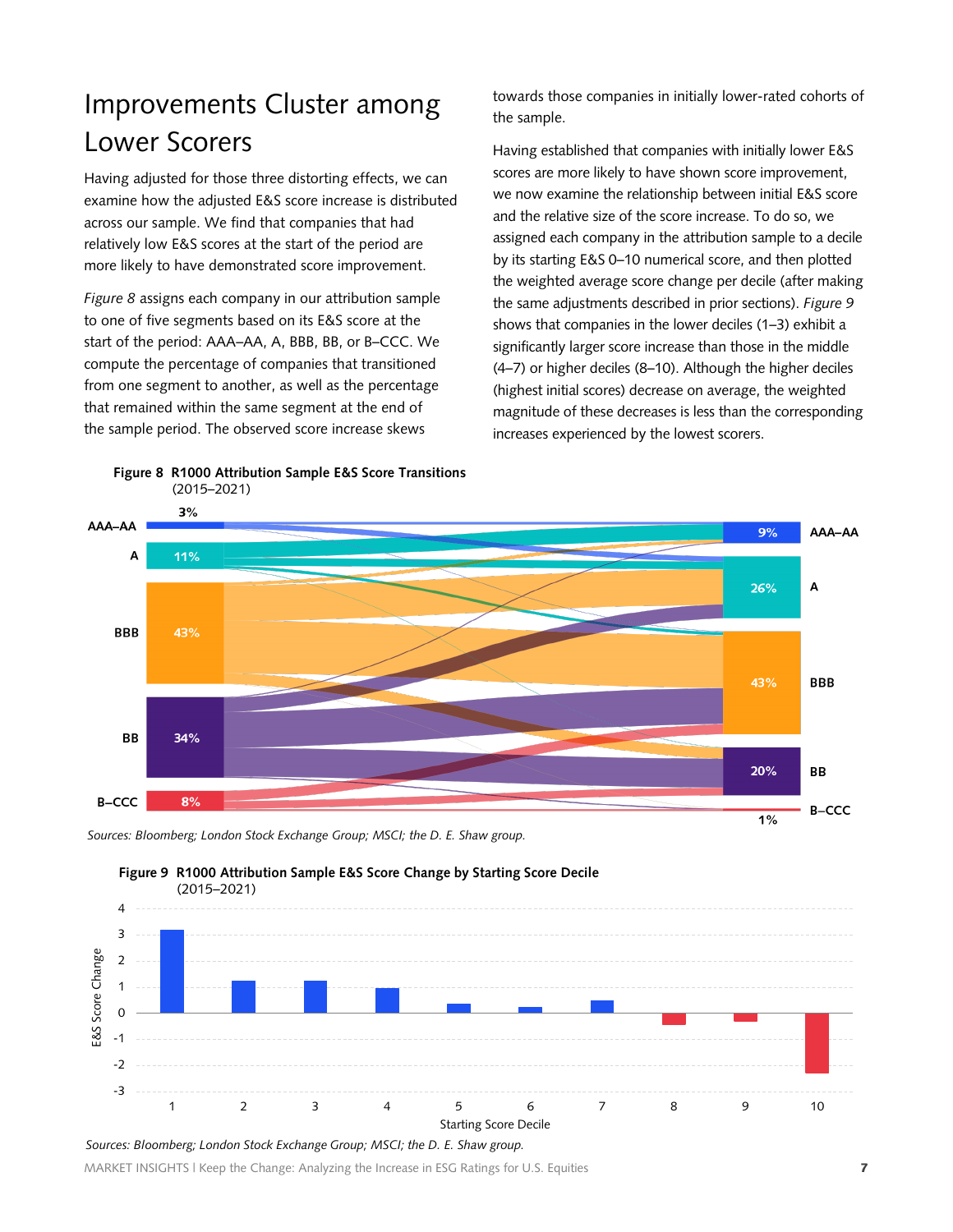### Case Study: Carbon Emissions

In the attribution analysis described above, we adjust aggregate E&S scores for three distinct structural factors. However, it's entirely possible that some of the remaining score increase is driven by structural factors not captured in our analysis. We conducted a case study on carbon emissions to evaluate whether companies have indeed changed their behaviors in ways that lead to higher scores.

We employed two emissions metrics: carbon intensity ("CI"), as measured by tons of MSCI Scope  $1 + 2$ emissions<sup>[5](#page-8-0)</sup> per \$1 million of sales, and carbon footprint ("CF"), as measured by tons of Scope  $1 + 2$  emissions per \$1 million of market capitalization. We applied those two metrics to a sample of the R1000 for which carbon emissions data were available over the 2015–2021 period.<sup>[6](#page-8-1)</sup> *Figure 10* shows that, on a weighted average basis, both emissions metrics declined over the sample period, whether or not index weights are held constant. These results suggest that, at least for carbon emissions, companyspecific behavioral changes are captured by the overall E&S score increase. Although that may not be true for all key issues driving ESG scores, it is encouraging to see scores reflect at least certain "real world" ESG changes.

## Conclusion

This paper applies statistical techniques to shed light on the observed increase in aggregate ESG scores since 2015. The results of our sequential adjustments indicate that, of the approximately 18% unadjusted aggregate E&S score improvement observed in our attribution sample, roughly 12% remains after accounting for the structural effects described above. Additionally, we find that score increases are generally concentrated in issuers that began the period with relatively low E&S scores, suggesting that companies at the bottom of the score distribution drove the improvement.

We believe that a multi-dimensional attribution approach is valuable not only for assessing the overall trend in ESG scores but also in evaluating how such scores map to companies' adoption of ESG-friendly practices. As ESG investing continues to grow and evolve, it will be critical for investors and analysts to apply rigorous approaches to ESG data, trends, and observations—not only to inform their own investment decisions, but also to help them understand the connections between ESG ratings and ESG behaviors at the company level.



#### **Figure 10 R1000 Case Study Sample Carbon Intensity and Carbon Footprint**

*Sources: MSCI; Reuters DataScope; the D. E. Shaw group.*

<span id="page-8-0"></span><sup>5</sup> Scope 1 emissions cover direct emissions from a company's owned or controlled sources. Scope 2 emissions cover indirect emissions from a company's energy consumption (*e.g.*, electricity purchased).

<span id="page-8-1"></span> $6$  Because of differences in data availability, the 581 companies in this case study sample are not the same as those included in the attribution sample. We believe this case study sample is representative of the full R1000 over this period, as supported by *Figure 12* in the Appendix.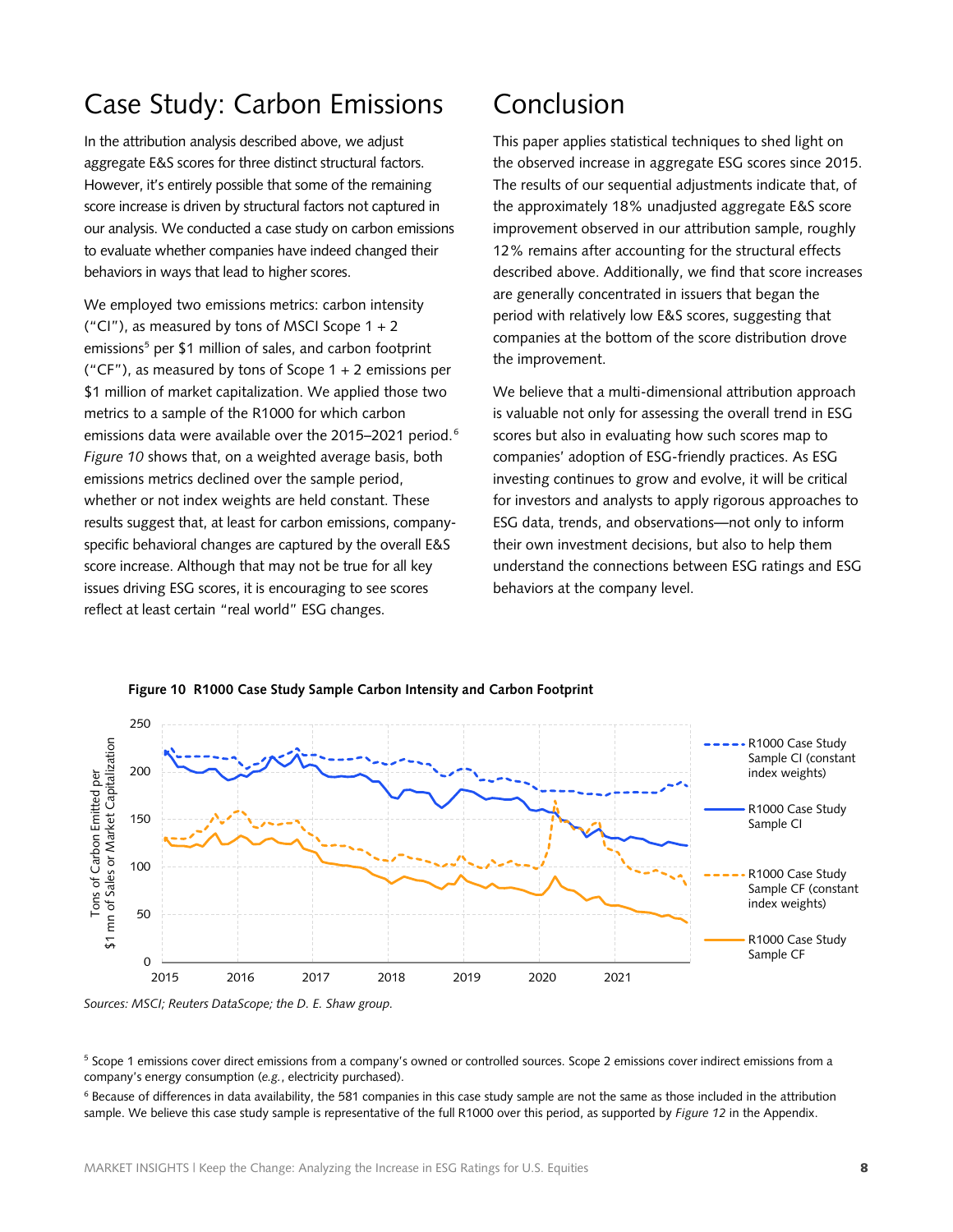## Appendix

For various portions of our analysis, we relied on subsets of R1000 constituents, both for methodological reasons, such as the desire to maintain a constant sample throughout the period, and because of data availability. As can be seen in the two figures below, the relevant metrics for those index subsets generally track those of the full R1000, indicating that our conclusions are likely to be applicable to the index itself.

As can be seen in *Figure 11*, the aggregate E&S score of our attribution sample increased by approximately 18%, compared to the index's 17%. At any given point in time, the two data series differ by no more than 1.9%, and the monthly score changes within the two series exhibit a correlation of 0.92. That said, it's still important to note

that the attribution sample's slightly higher increase in weighted average score may suggest that the magnitude of the attributed effects could be somewhat larger for the attribution sample than for the full index.

*Figure 12* plots the weighted average CI and CF for the emissions-specific case study sample and the full R1000, indicating a close relationship between those two data series. For both carbon metrics, the full index and case study sample converge over time, and the two series' monthly percentage changes demonstrate correlations of approximately 0.87 (CI) and 0.98 (CF). In this case, the observed decrease in carbon emissions is slightly larger for the full R1000 than for the case study sample, which suggests that changes in company behavior may have had a greater impact in reducing carbon emissions in the context of the full index than in the case study sample.



#### **Figure 11 E&S Score Change by Index Sample**

*Sources: London Stock Exchange Group; MSCI; the D. E. Shaw group.*



**Figure 12 Carbon Intensity and Carbon Footprint by Index Sample**

*Sources: London Stock Exchange Group; MSCI; Reuters DataScope; the D. E. Shaw group.*

MARKET INSIGHTS | Keep the Change: Analyzing the Increase in ESG Ratings for U.S. Equities  $\overline{\phantom{a}}$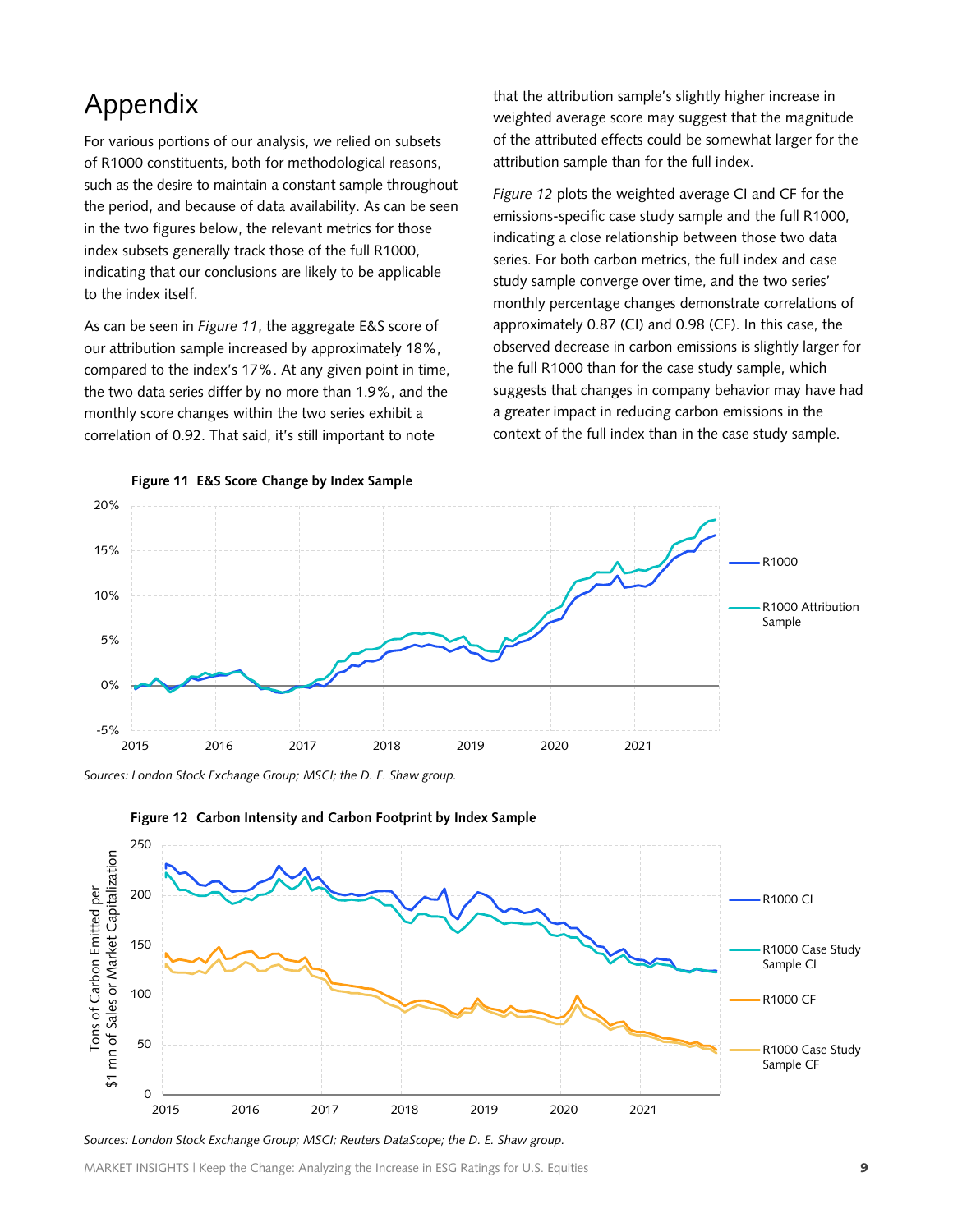#### **Note Regarding the Use of Certain MSCI Inc. Data**

Certain information © 2022 MSCI ESG Research LLC. Reproduced by permission; no further distribution. Although the D. E. Shaw group's information providers, including without limitation, MSCI ESG Research LLC and its affiliates (the "ESG Parties"), obtain information (the "Information") from sources they consider reliable, none of the ESG Parties warrants or guarantees the originality, accuracy and/or completeness, of any data herein and expressly disclaim all express or implied warranties, including those of merchantability and fitness for a particular purpose. The Information may only be used for your internal use, may not be reproduced or redisseminated in any form and may not be used as a basis for, or a component of, any financial instruments or products or indices. Further, none of the Information can in and of itself be used to determine which securities to buy or sell or when to buy or sell them. None of the ESG Parties shall have any liability for any errors or omissions in connection with any data herein, or any liability for any direct, indirect, special, punitive, consequential or any other damages (including lost profits) even if notified of the possibility of such damages.

THIS DOCUMENT IS PROVIDED TO YOU FOR INFORMATIONAL PURPOSES ONLY AND DOES NOT CONSTITUTE INVESTMENT ADVICE OR AN OFFER TO SELL (OR THE SOLICITATION OF AN OFFER TO BUY) ANY SECURITY, INVESTMENT PRODUCT, OR SERVICE.

THE VIEWS EXPRESSED IN THIS DOCUMENT ARE SOLELY THOSE OF THE D. E. SHAW GROUP AS OF THE DATE OF THIS DOCUMENT, ARE SUBJECT TO CHANGE WITHOUT NOTICE, AND MAY NOT REFLECT THE CRITERIA EMPLOYED BY ANY PERSON OR ENTITY IN THE D. E. SHAW GROUP TO EVALUATE INVESTMENTS OR INVESTMENT STRATEGIES. SIMILARLY, THE INFORMATION CONTAINED IN THIS DOCUMENT IS PRESENTED SOLELY WITH RESPECT TO THE DATE OF THIS DOCUMENT (UNLESS OTHERWISE INDICATED) AND MAY BE CHANGED OR UPDATED AT ANY TIME WITHOUT NOTICE TO ANY OF THE RECIPIENTS OF THIS DOCUMENT. THE INFORMATION CONTAINED IN THIS DOCUMENT HAS BEEN DEVELOPED BY THE D. E. SHAW GROUP AND/OR OBTAINED FROM SOURCES BELIEVED TO BE RELIABLE; HOWEVER, THE D. E. SHAW GROUP DOES NOT GUARANTEE THE ACCURACY, ADEQUACY, OR COMPLETENESS OF SUCH INFORMATION. FURTHER, THIS DOCUMENT CONTAINS PROJECTIONS AND OTHER FORWARD-LOOKING STATEMENTS REGARDING FUTURE EVENTS, TARGETS, OR EXPECTATIONS. SUCH STATEMENTS ARE BASED IN PART ON CURRENT MARKET CONDITIONS, WHICH WILL FLUCTUATE AND MAY BE SUPERSEDED BY SUBSEQUENT MARKET EVENTS OR OTHER FACTORS. HISTORICAL MARKET TRENDS ARE NOT RELIABLE INDICATORS OF FUTURE MARKET BEHAVIOR OR THE FUTURE PERFORMANCE OF ANY PARTICULAR INVESTMENT AND SHOULD NOT BE RELIED UPON AS SUCH.

MORE GENERALLY, NO ASSURANCES CAN BE GIVEN THAT ANY AIMS, ASSUMPTIONS, EXPECTATIONS, AND/OR OBJECTIVES DESCRIBED IN THIS DOCUMENT WILL BE REALIZED. NONE OF THE ENTITIES IN THE D. E. SHAW GROUP; NOR ANY OF THEIR RESPECTIVE AFFILIATES; NOR ANY SHAREHOLDERS, PARTNERS, MEMBERS, MANAGERS, DIRECTORS, PRINCIPALS, PERSONNEL, TRUSTEES, OR AGENTS OF ANY OF THE FOREGOING SHALL BE LIABLE FOR ANY ERRORS (AS A RESULT OF NEGLIGENCE OR OTHERWISE, TO THE FULLEST EXTENT PERMITTED BY LAW IN THE ABSENCE OF FRAUD) IN THE PRODUCTION OR CONTENTS OF THIS DOCUMENT, OR FOR THE CONSEQUENCES OF RELYING ON SUCH CONTENTS.

NEITHER THIS DOCUMENT NOR ANY PART OF THIS DOCUMENT MAY BE REPRODUCED OR DISTRIBUTED WITHOUT THE PRIOR WRITTEN AUTHORIZATION OF THE D. E. SHAW GROUP.

COPYRIGHT © 2022 D. E. SHAW & CO., L.P. ALL RIGHTS RESERVED.